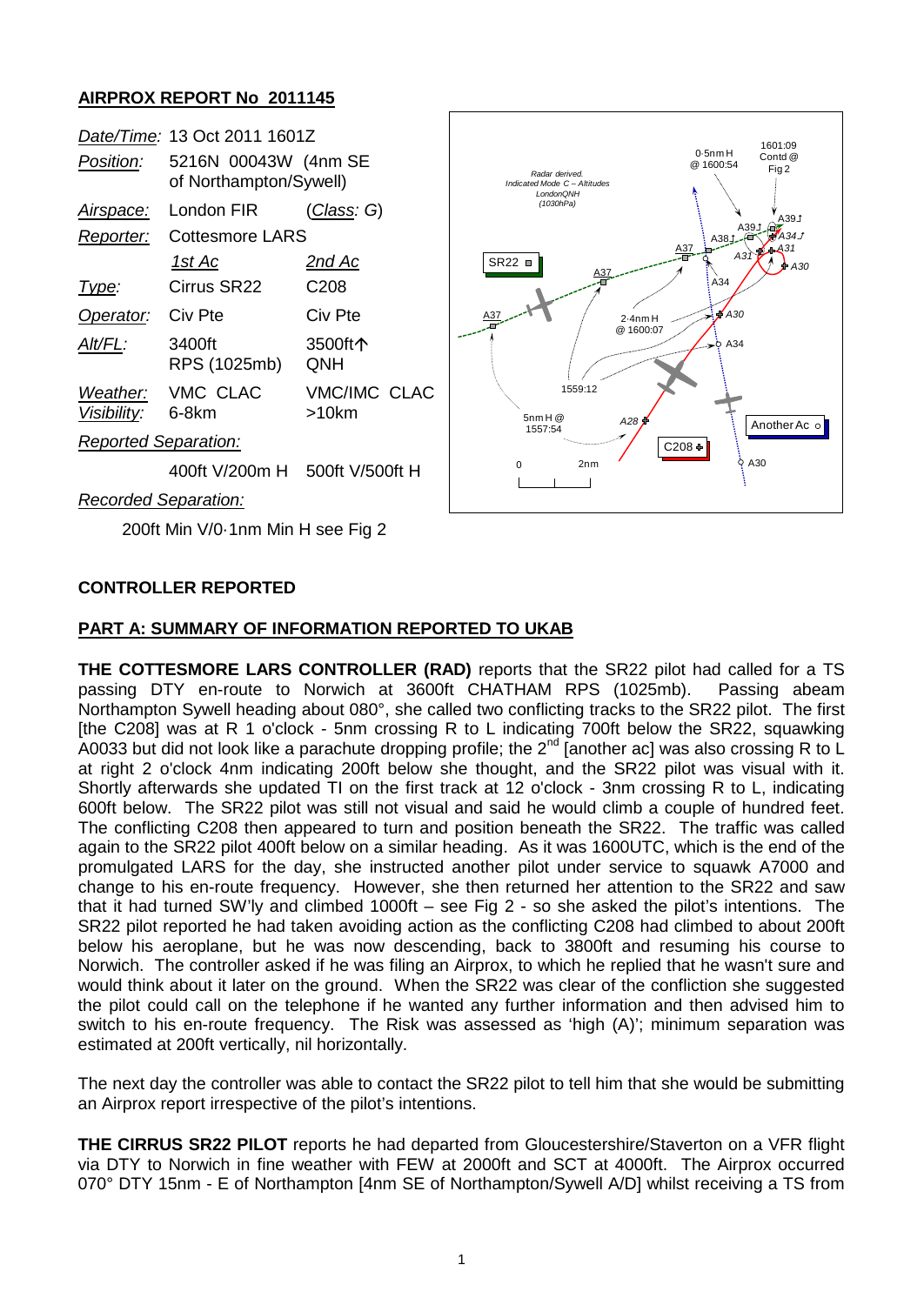Cottesmore LARS on 130·200MHz. His aeroplane is white with black trim; the wing HISLs were on. A squawk of A3721 was selected with Mode C; elementary Mode S and TCAS I are fitted.

Flying in VMC at about 3400ft RPS (1025mb), about 400-500ft above at least broken/near full cover cloud, on autopilot heading 070° at 155kt in reasonable daylight he called Cottesmore RADAR just NE of DTY and obtained a TS. He still felt the radar service would be useful although there was only about 10mins to go before he expected Cottesmore LARS to close. A few minutes later RADAR warned him of nearby traffic 700ft below at 2 o'clock - from memory he believes that this was the first call of traffic. Just prior to this he had picked this traffic up on his basic TCAS I and he could see that the ac was climbing, now very near and looked to be on a collision course from below his aeroplane. Immediately he switched off the autopilot and as a precaution, increased his altitude by 200ft on track and switched on the landing and NAV lights. The unknown ac – the C208 - was almost vertically below him and from the TCAS I display was getting closer. He believes that vertical separation reduced to 300ft and the traffic was still climbing towards him so he applied full or near full power and turned 90° to the R making a climbing turn that was continued for about a further 800ft. Almost at the same time he received a more urgent warning from RADAR and he advised them of the manoeuvre. He continued to look for the traffic during this climbing turn but never saw the C208 at any stage. He levelled at about 4600ft ALT, he thought, continued the turn to regain his original course and spoke briefly to ATC.

The incident seemed more threatening at first because the ac – the C208 - appeared to follow his aeroplane for a short time, which may of course have been entirely coincidental. ATC confirmed that this traffic was no longer a threat and he continued on route to Norwich.

He spoke briefly with the Cottesmore RADAR controller the next morning who advised that she would be filing an Airprox report. Assessing the Risk himself as 'low', he does not think that there was any significant Risk of collision, but if the other ac had not had Mode C switched on and if he had not obtained a short but very useful TS the incident could have been much more serious.

He has an FAA Instrument rating.

**THE C208 PILOT** reports he was en-route on a positioning flight back to Peterborough/Sibson after a parachute dropping flight at Weston-on-the-Green. He had switched en-route from Brize and a squawk of A0033 was selected with Mode C on; Mode S and TCAS I are fitted. Passing E abeam Northampton Sywell heading 050° at 140kt he was in a cruise climb from about 2000ft to 3500/4500ft, above cloud, due to turbulent conditions below the cloud layer. At about 3500ft he was leaving IMC conditions within the cloud layer when TCAS I gave a warning of traffic in the 10:30 position; looking out visual contact was made with the SR22 [the range was not specified]. The SR22 did not appear to be on a converging course so the heading was maintained, he thought, but his ac's climb rate reduced. After about 30 secs the SR22 carried out a R turn in an ESE'ly direction passing 500ft above his ac with horizontal separation of 500ft. Visual contact on the SR22 was then lost as he turned eastbound in an attempt to maintain visual contact with the ac. Visual contact was not re-established and the TCAS I indicated that the SR22 was now behind and moving away in an ESE'ly direction. Subsequently, he turned back onto his original heading for Peterborough/Sibson and TCAS gave no further warnings. He assessed the Risk as 'low'.

[UKAB Note 1: In Fig 1 the LAC radar recording shows the SR22 on a steady ENE'ly track indicating 3700ft QNH (1030mb) and converging with the C208, which is ahead at 2 o'clock on a NE'ly course climbing slowly through 2800ft QNH (1025mb) to 3000ft. As the ac close to a range of 2·4nm the C208 turns R into an orbit, rolling out on its original course 0·5nm off the SR22's starboard wing, as the latter, which had already climbed slightly indicates 3900ft, some 800ft above the C208. As the C208 steadies NE'ly at 1601:09, the ac's Mode C indicates a climb through 3400ft in the SR22's 4 o'clock at a range of 0·2nm. Moving to Fig 2, the C208 starts to overhaul the SR22 and climbs to 200ft beneath it; the SR22 then turns R into an orbit climbing at a higher rate through 4400ft with the C208 300ft below indicating 4100ft. At 1601:42, the C208 was at a range of 0.1nm from the SR22 still climbing and turning R, crossing 300ft above and slightly astern of the C208 in between sweeps at the CPA. The C208 commences a L turn but contact is then lost for several sweeps as the SR22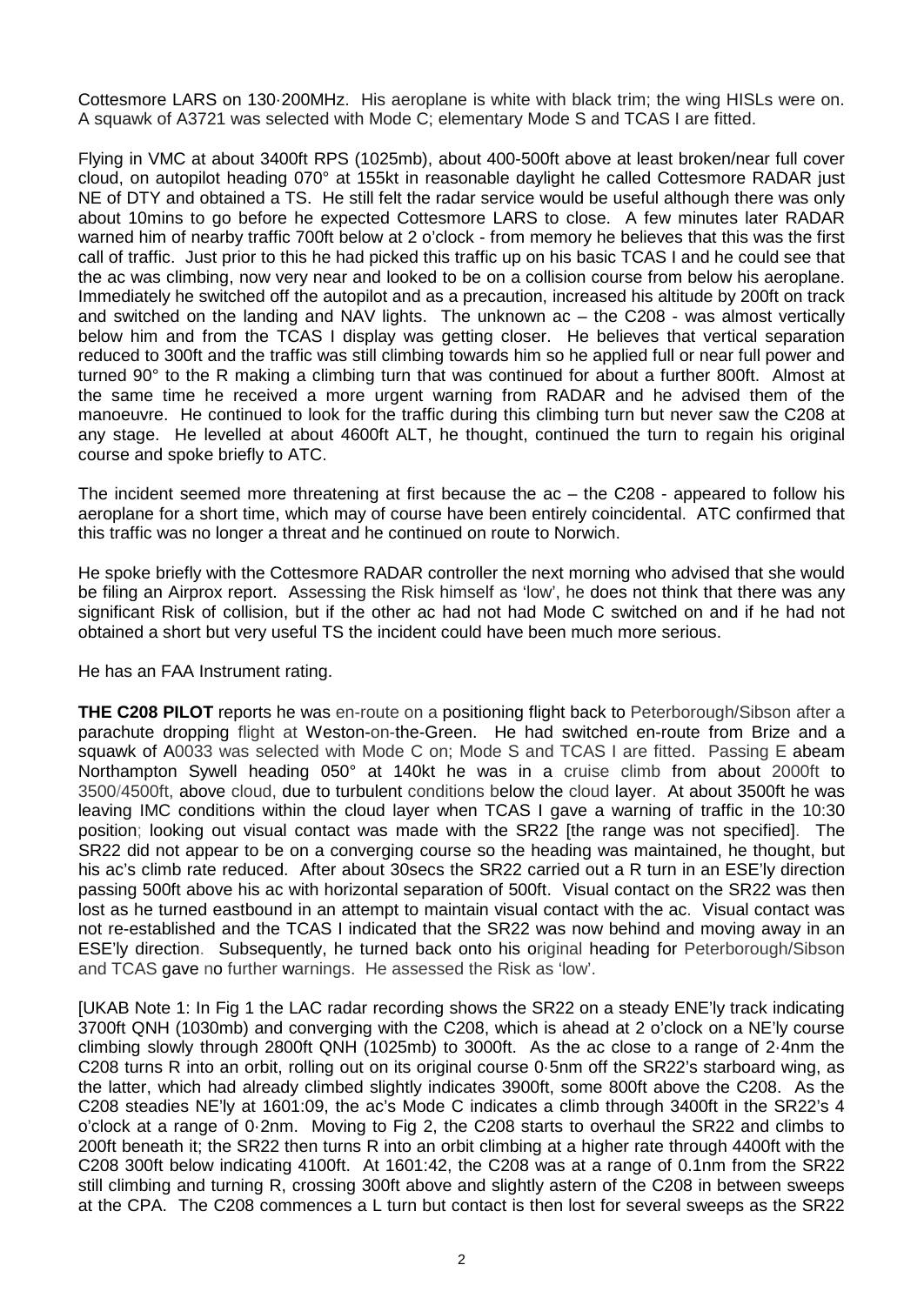continues the R orbit, ascending to a maximum altitude of 4900ft at 1602:22, when the C208 is shown once more at 4000ft on a NNE'ly course.]



Fig 2

**BM SAFETY MANAGEMENT** reports that this Airprox occurred between a Cirrus SR22 operating VFR in receipt of a TS from Cottesmore RADAR (RAD) and the Cessna 208 in intermittent IMC; both ac were equipped with TCAS I.

RAD described their workload and task complexity at the time of the incident as 'low', with 2 ac on frequency.

At 1555:01, the SR22 pilot called RAD en-route from Gloucester to Norwich at 3600ft, requesting a TS. The SR22 was identified and placed under a reduced TS due to poor radar performance. At this point, the SR22 was 38nm SW of Cottesmore, tracking 075°, with the C208 7.7nm SE of the SR22, tracking 055°, indicating 2400ft. After turning SE'ly at 1556:53, the C208 turned L at 1557:09 onto a track of 045°. At 1557:59, RAD passed accurate TI to the SR22 pilot on the C208, "*traffic right 1 o'clock, 5 miles, crossing right left, indicating 7 hundred feet below*", which was acknowledged. At 1559:10, RAD passed TI to the SR22 pilot on un-related traffic, which the SR22 pilot stated he was visual with. RAD then updated the TI to the SR22 on the C208 at 1559:20, stating "*the first one now in your 12 o'clock* [radar replay shows 1 o'clock] *3 miles, crossing right left, indicating 6 hundred feet below*." Having acknowledged this TI, the SR22 pilot then advised RAD that they were "*going to climb a couple of hundred feet*" reporting that this was a precaution against the C208.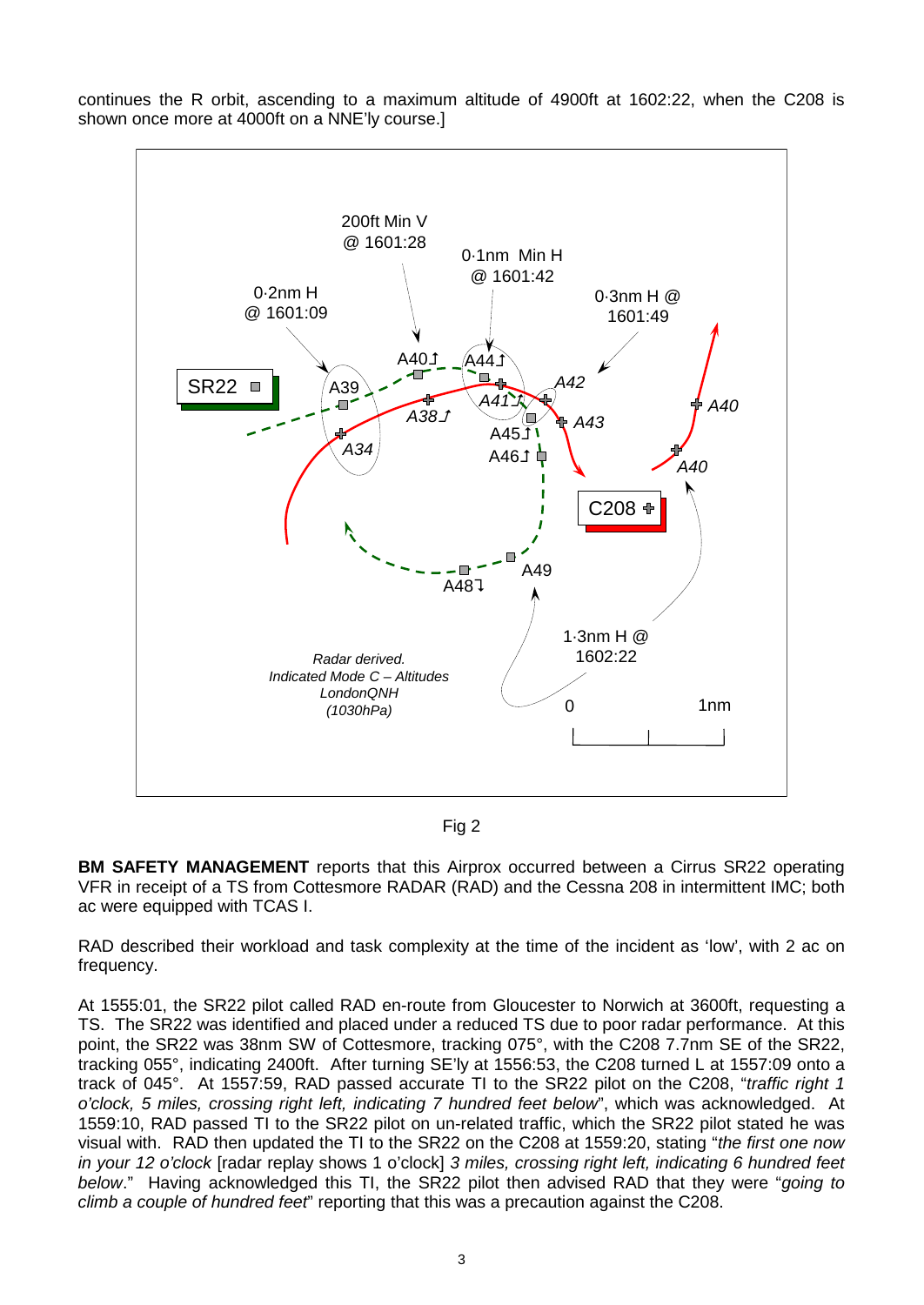At 1600:01, the C208 commenced a right-hand turn through a full 360° to resume a NE'ly track at about 1600:54. Based upon the C208 pilot's report, the C208 left IMC shortly afterwards at about 1601:02; 0.4nm lateral and 700ft vertical separation existed between the 2 ac. The C208 pilot reported he gained visual contact with the SR22 at this stage and did not believe that the ac were converging. Analysis of the radar replay shows that the 2 ac were converging, albeit slowly.

#### CAP 774 states that:

'the controller shall pass traffic information on relevant traffic, and shall update the traffic information if it continues to constitute a definite hazard, or if requested by the pilot. However, high controller workload and RTF loading may reduce the ability of the controller to pass traffic information, and the timeliness of such information.'

At 1601:17, RAD updated the TI on the C208 to the SR22 pilot stating, "*previously reported traffic is now beneath you* [radar replay shows ac 0.2nm south]*, four hundred feet below, similar heading*."

At 1601:28, as described in the pilot's report, the SR22 commenced a 'full or near full power' climb as separation between the 2 ac reduced to 0.2nm and 200ft vertically. About 4 sec later the C208 turned SE'ly. This accords with the point in the C208 pilot's report that he lost visual contact with the SR22, turning E to 'attempt to maintain visual contact' with the SR22.

The operation of the C208 in IMC without an ATS undermines the principles that underpin CAP 774. Specifically, that when faced with high traffic density, controllers providing a DS will prioritise the separation of known traffic over unknown traffic on the assumption that unknown traffic will be operating VFR and will be able to 'see and avoid.' However, whilst MAA RA 2307 mandates to military aircrew that flight in IMC is only permitted 'when in receipt of a radar or procedural service' except where it is not available or un-obtainable, there is no equivalent civil regulation.

Notwithstanding the restriction to 'see and avoid' induced by the weather, RAD's TI to the SR22 and the respective pilot's assimilation of the information displayed by their TCAS I equipment allowed them to develop their situational awareness and thus take action to resolve this confliction, albeit with reduced safety margins. That aside, whilst RAD provided generally accurate TI and the SR22 pilot did not request additional updates to that TI, BM SM contends that, given RAD's low workload and that the geometry of the event changed markedly between 1559:20 and 1601:17, good practice would suggest that an opportunity existed to provide a further TI update before 1601:17.

BM SM would like to commend RAD for reporting this Airprox, for their work in tracing the SR22 pilot in order to discuss the incident with them and for allaying his concerns over the reporting process.

## **PART B: SUMMARY OF THE BOARD'S DISCUSSIONS**

Information available included reports from the pilots of both ac, a transcript of the relevant RT frequency, radar video recordings, reports from the air traffic controller involved and the appropriate ATC authority.

The Board commended the controller involved for the thorough application of the TS to the SR22 pilot, which overran the regular hours of service for Cottesmore LARS. Furthermore, the Board noted the controller's conscientious approach in tracing and discussing the issues further with the SR22 pilot and for reporting this Airprox. It is important that pilots and controllers alike do not misunderstand the purpose of Airprox reporting and investigation, which is purely a safety investigation that does not apportion blame or form the basis of punitive action.

The BM SM advisor briefed the Board that no record could be found of any ATS provided to the C208 pilot by Brize Norton ATC before the Airprox occurred and that the C208 pilot was not in receipt of an ATS during the period of this encounter with the SR22. Given that the C208 pilot was climbing slowly and had encountered IMC it was surprising that he had not sought a DS, but the LARS